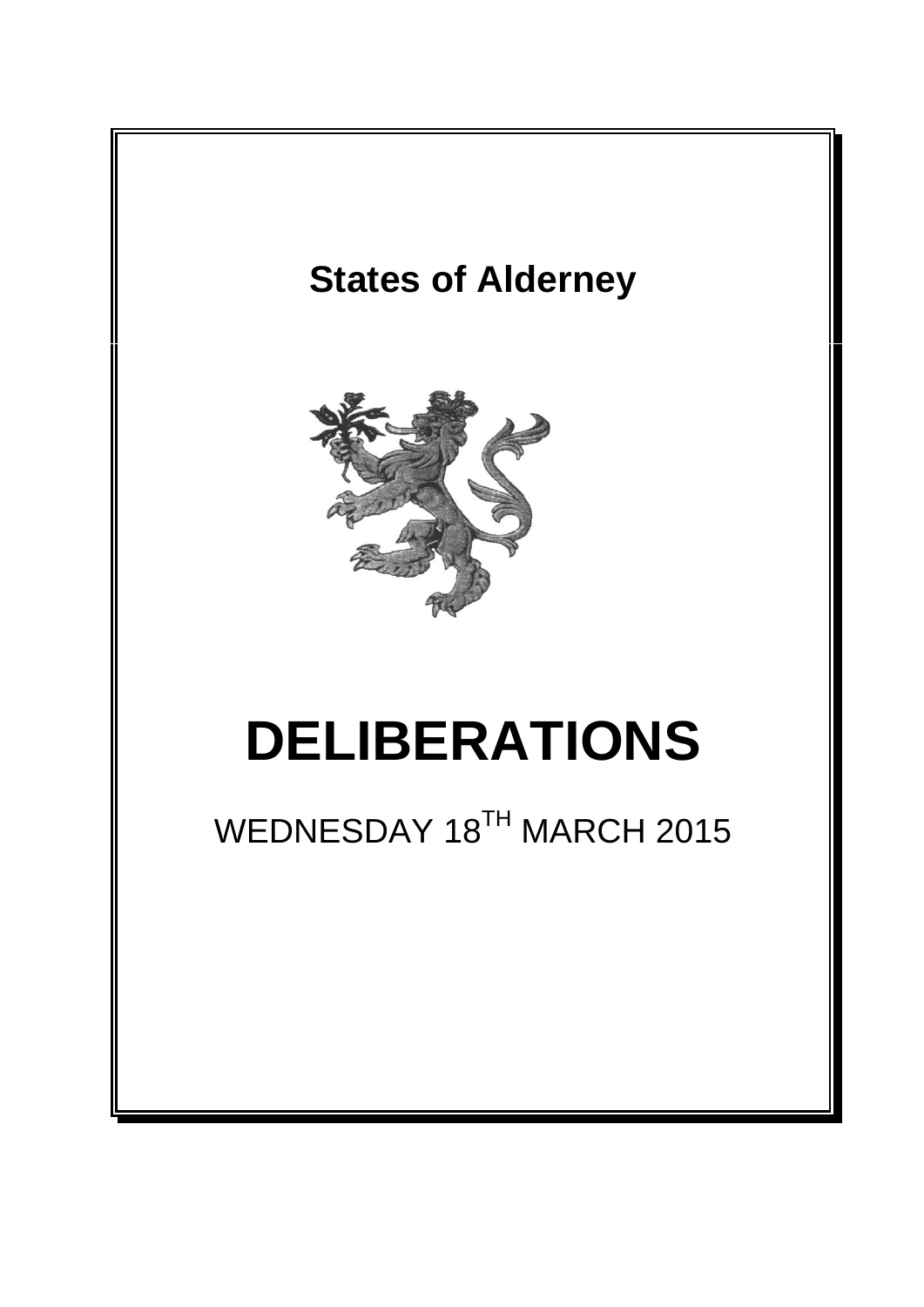# **STATES OF ALDERNEY**

## **DELIBERATIONS FOR THE MEETING**

# **ON WEDNESDAY 18 TH MARCH 2015 AT 17:30**

Present: Mr Stuart Trought, President Mr Ian Tugby Mr Matt Birmingham Mr Louis Jean Mr Neil Harvey Mr Francis Simonet Mr Robert McDowall Mr Chris Rowley Mr Steve Roberts Mrs Norma Paris Mr Graham McKinley

His Excellency The Lieutenant-Governor of the Bailiwick of Guernsey was in attendance.

After the opening of the meeting the President welcomed His Excellency The Lieutenant-Governor to the meeting.

#### **Item l Chief Pleas**.

No applications were received to address The States.

### **Item II The Alderney eGambling (Amendment) Ordinance, 2015**

**The States of Alderney resolved to approve "The Alderney eGambling (Amendment) Ordinance, 2015"**

Proposed by Mr Harvey and seconded by Mr Simonet

Approved unanimously

#### **Item III The Yemen (Restrictive Measures) (Alderney) Ordinance, 2015**

**The States of Alderney resolved to approve "The Yemen (Restrictive Measures) (Alderney) Ordinance, 2015".**

Proposed by Mr Harvey and seconded by Mr Rowley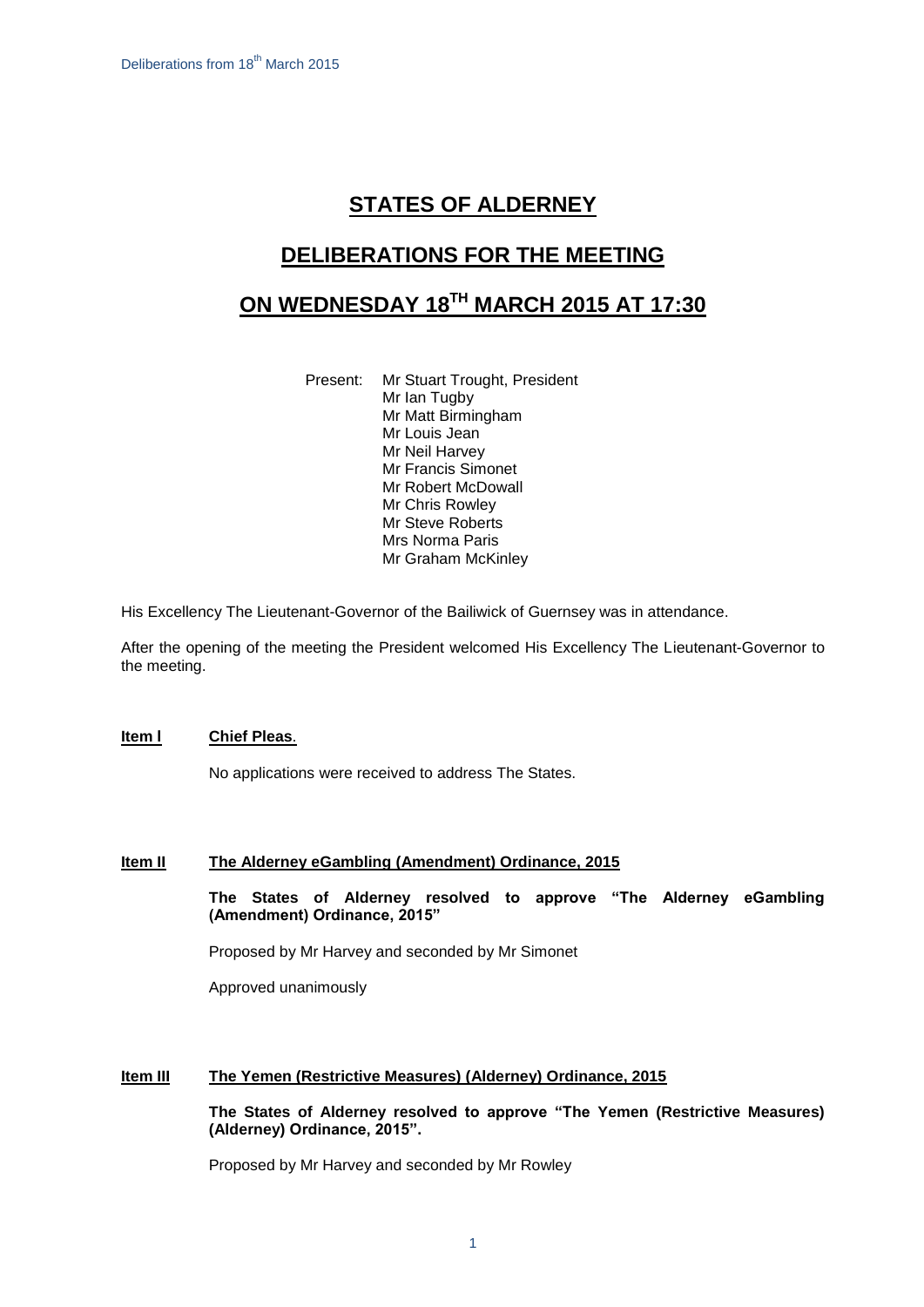Approved by a majority, all in favour except Messrs McDowall and Roberts who voted against.

### **Item IV The Crimea and Sevastopol (Restrictive Measures) (Alderney) (Amendment) Ordinance, 2015**

**The States of Alderney resolved to approve "The Crimea and Sevastopol (Restrictive Measures) (Alderney) (Amendment) Ordinance, 2015".**

Proposed by Mr Harvey and seconded by Mrs Paris

Approved by a majority, all in favour except Messrs McDowall and Roberts who voted against.

#### **Item V Lager Sylt Proposal**

**The States of Alderney, after debating the matter of the legal protection of the area of land containing Lager Sylt, resolved to direct the BDCC to undertake those measures that the BDCC deems necessary to seek such legal protection.**

Proposed by Mr Birmingham and seconded by Mr Roberts

Approved by a majority, all in favour except Messrs Tugby and Jean who voted against.

### **Item VI Questions and Reports**

A summary of the following report was read out by Mr Harvey, Chairman of the Policy and Finance Committee:-

#### *"Civil Service Restructure*

*The States civil service is a small team covering the whole range of government*  functions. The breadth is therefore very wide although proportionate to the size of the island and a limited budget. Leadership and management capacity rests with a small *number of individuals who are often distracted from strategic issues due to the concentration on minor operational issues.*

*Recent reviews of States Works and the Harbour have resulted in structural changes and efficiencies in both areas. It was clear from both reviews that challenge to the status quo was not evident and the same disciplines now needed to be applied to the civil service.* 

*Detailed research for the review was undertaken by Stephen Taylor who has recent experience of the civil service. As part of the review, Stephen has taken the opportunity to discuss issues with most staff within the civil service and representatives from all teams.*

*There are a range of key issues that have emerged from this review. They are largely cultural and organisational issues that require capacity and leadership to address them which has not previously been available.*